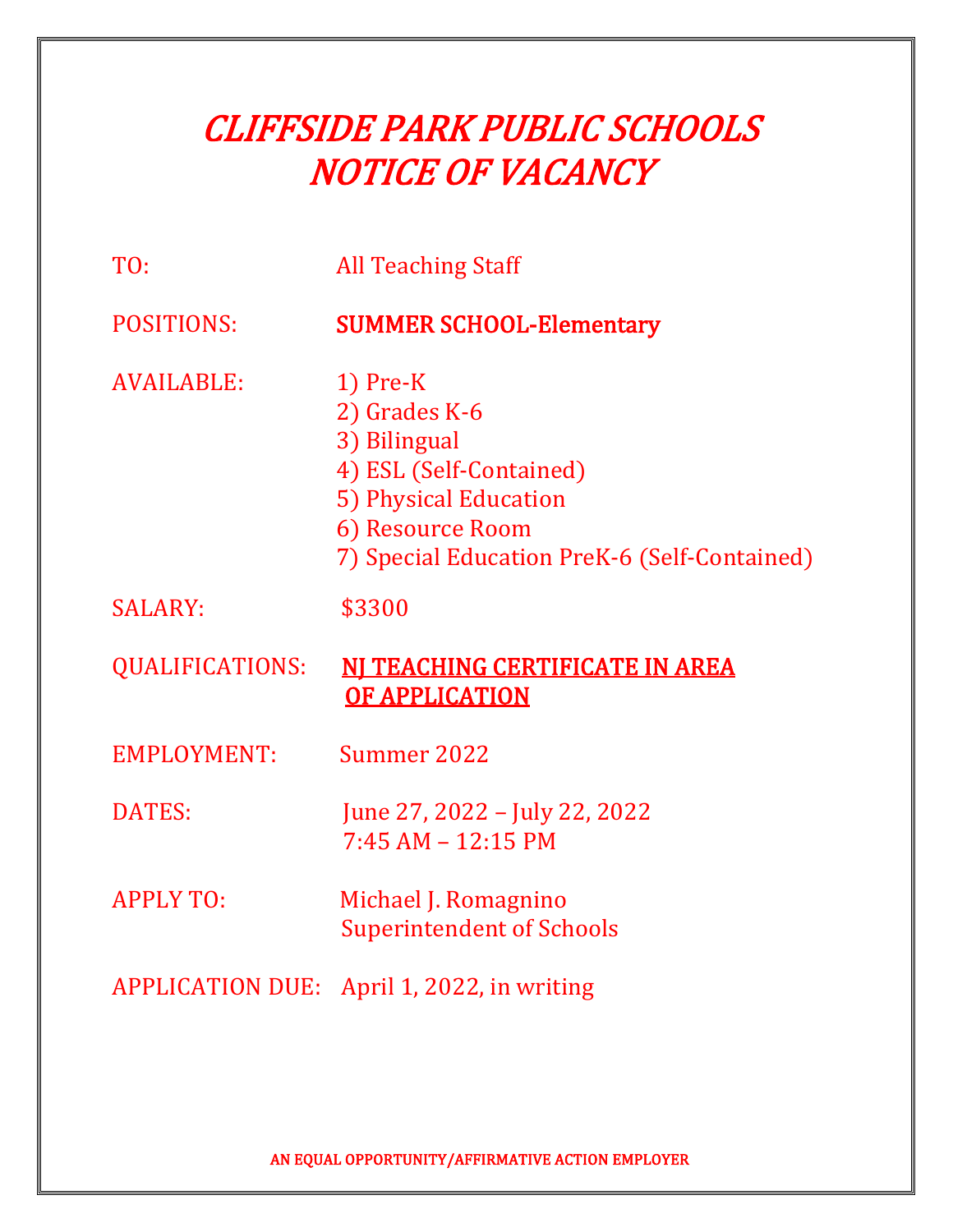| TO:                     | <b>All Teaching Staff</b>                                |
|-------------------------|----------------------------------------------------------|
| <b>POSITION:</b>        | Summer School - Art                                      |
| <b>SALARY:</b>          | \$1980                                                   |
| <b>QUALIFICATIONS:</b>  | NJ Teaching Certificate                                  |
| <b>EMPLOYMENT:</b>      | Summer 2022                                              |
| DATES:                  | June 27, 2022 – July 22, 2022<br>(3 days per week)       |
| <b>APPLY TO:</b>        | Michael J. Romagnino<br><b>Superintendent of Schools</b> |
| <b>APPLICATION DUE:</b> | April 1, 2022, in writing                                |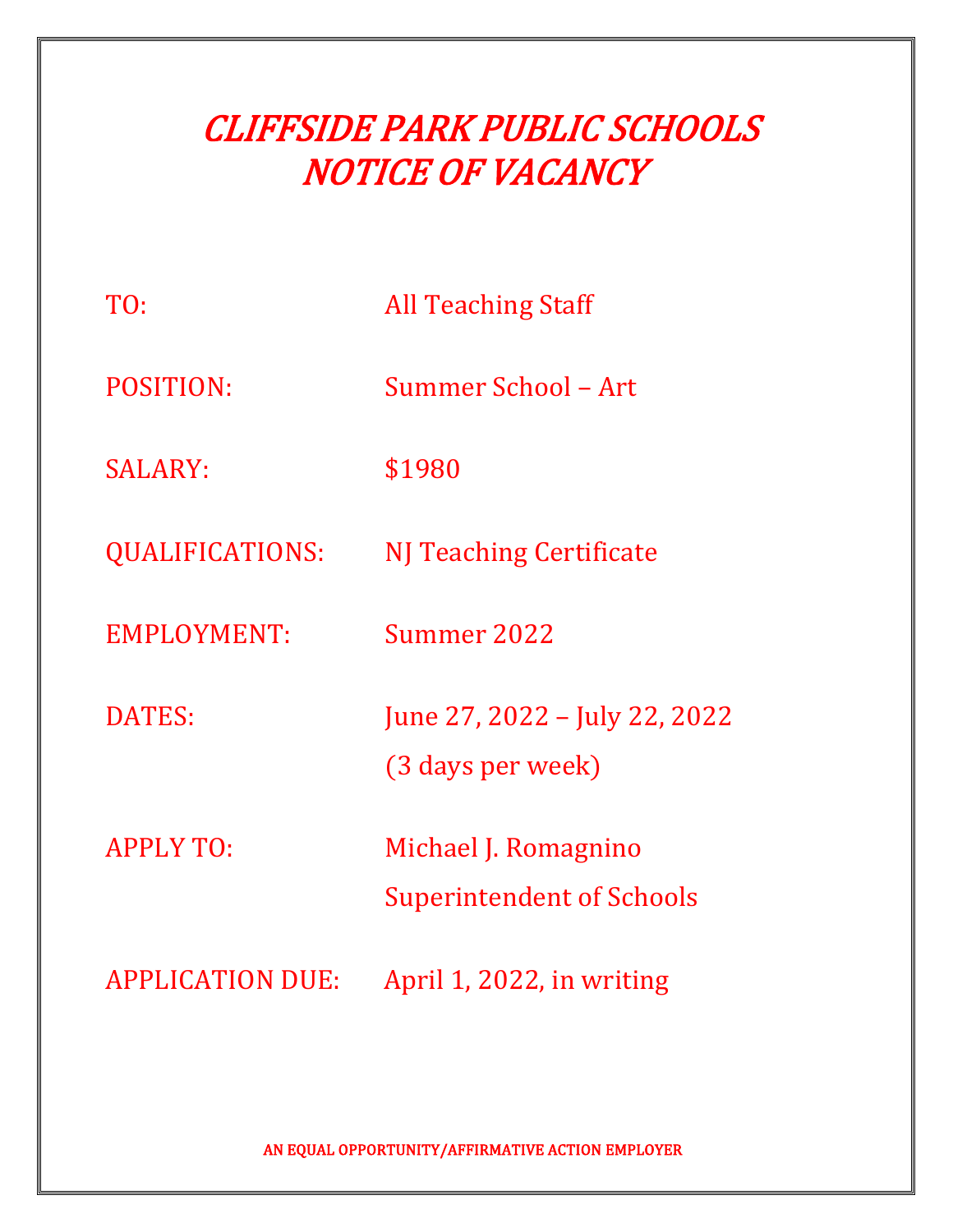| TO:                     | <b>All Teaching Staff</b>                                                                             |
|-------------------------|-------------------------------------------------------------------------------------------------------|
| POSITION:               | Cliffside Park Summer School<br>21 <sup>st</sup> Century Summer School/<br><b>Enrichment Director</b> |
| <b>SALARY:</b>          | \$40 per Hour                                                                                         |
| <b>QUALIFICATIONS:</b>  | NJ Teaching Certificate                                                                               |
| <b>EMPLOYMENT:</b>      | Summer 2022                                                                                           |
| <b>DATES:</b>           | <b>Summer 2022</b><br>(Dates to be determined)                                                        |
| <b>APPLY TO:</b>        | Michael J. Romagnino<br><b>Superintendent of Schools</b>                                              |
| <b>APPLICATION DUE:</b> | April 1, 2022, in writing                                                                             |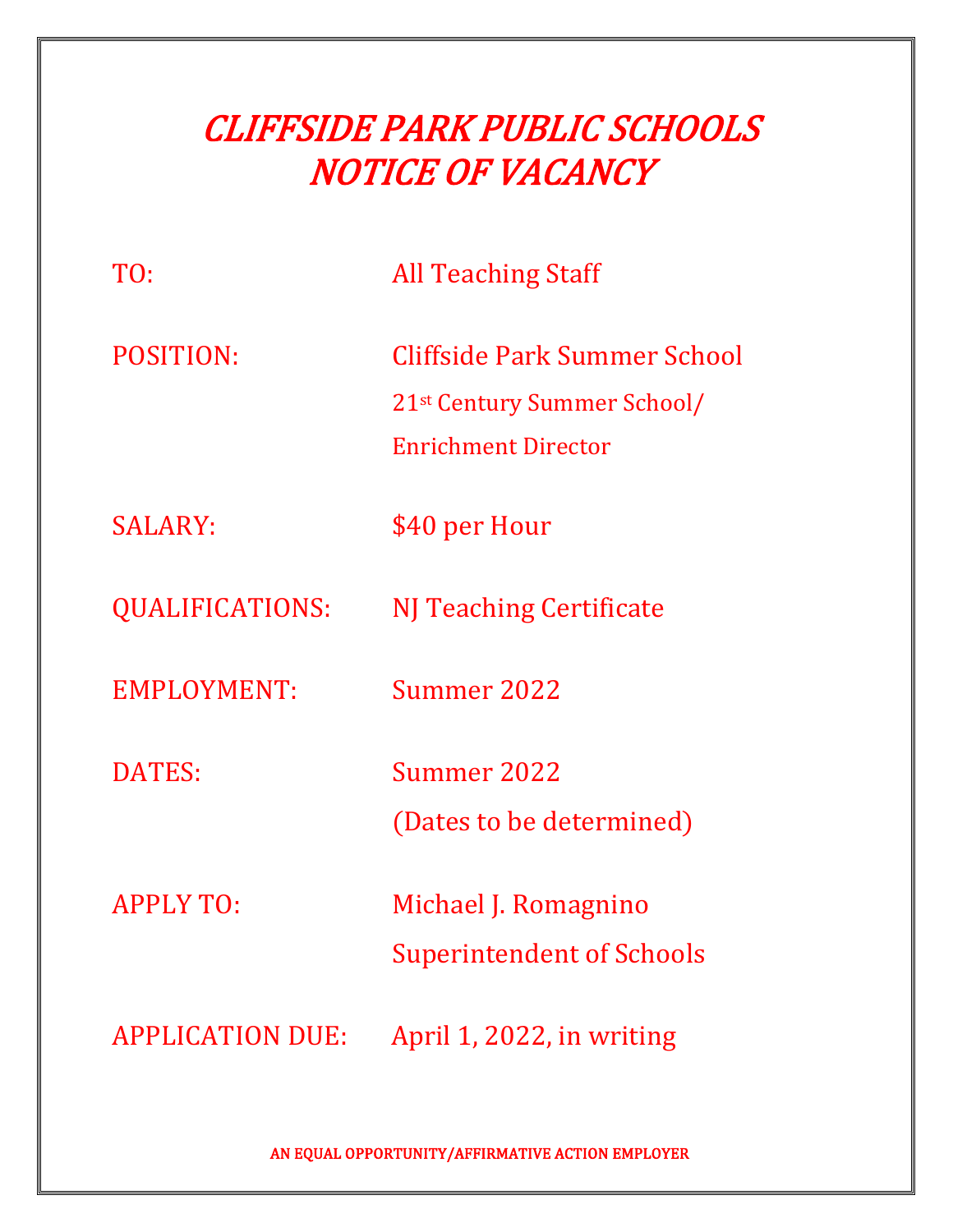| TO:                     | <b>All Teaching Staff</b>                                            |
|-------------------------|----------------------------------------------------------------------|
| <b>POSITION:</b>        | Summer Weightlifting-High School                                     |
| <b>SALARY:</b>          | \$75.00 per evening-two (2) evenings<br>per week (5:00 PM – 8:00 PM) |
| <b>QUALIFICATIONS:</b>  | NJ Teaching Certificate                                              |
| <b>EMPLOYMENT:</b>      | Beginning July 5, 2022 thru<br>August 5, $2022 -$ (five weeks)       |
| <b>APPLY TO:</b>        | Michael J. Romagnino<br>Superintendent of Schools                    |
| <b>APPLICATION DUE:</b> | April 1, 2022, in writing                                            |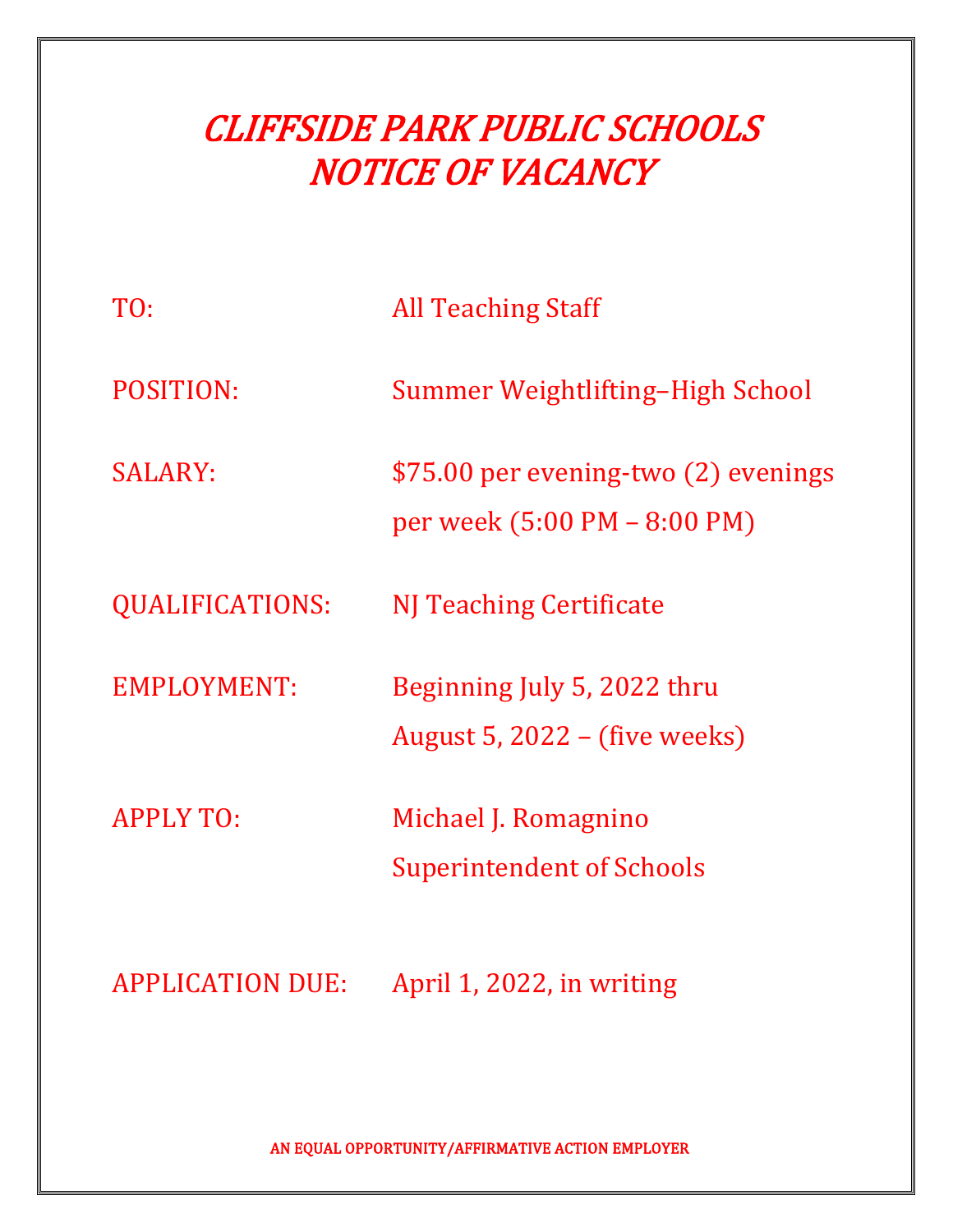| TO:                     | All Staff                                                |
|-------------------------|----------------------------------------------------------|
| POSITION:               | Summer School-Teacher Aides                              |
| <b>SALARY:</b>          | \$1500                                                   |
| <b>EMPLOYMENT:</b>      | Summer 2022                                              |
| <b>DATES:</b>           | June 27, 2022 – July 22, 2022<br>$7:45 AM - 12:15 PM$    |
| <b>APPLY TO:</b>        | Michael J. Romagnino<br><b>Superintendent of Schools</b> |
| <b>APPLICATION DUE:</b> | April 1, 2022, in writing                                |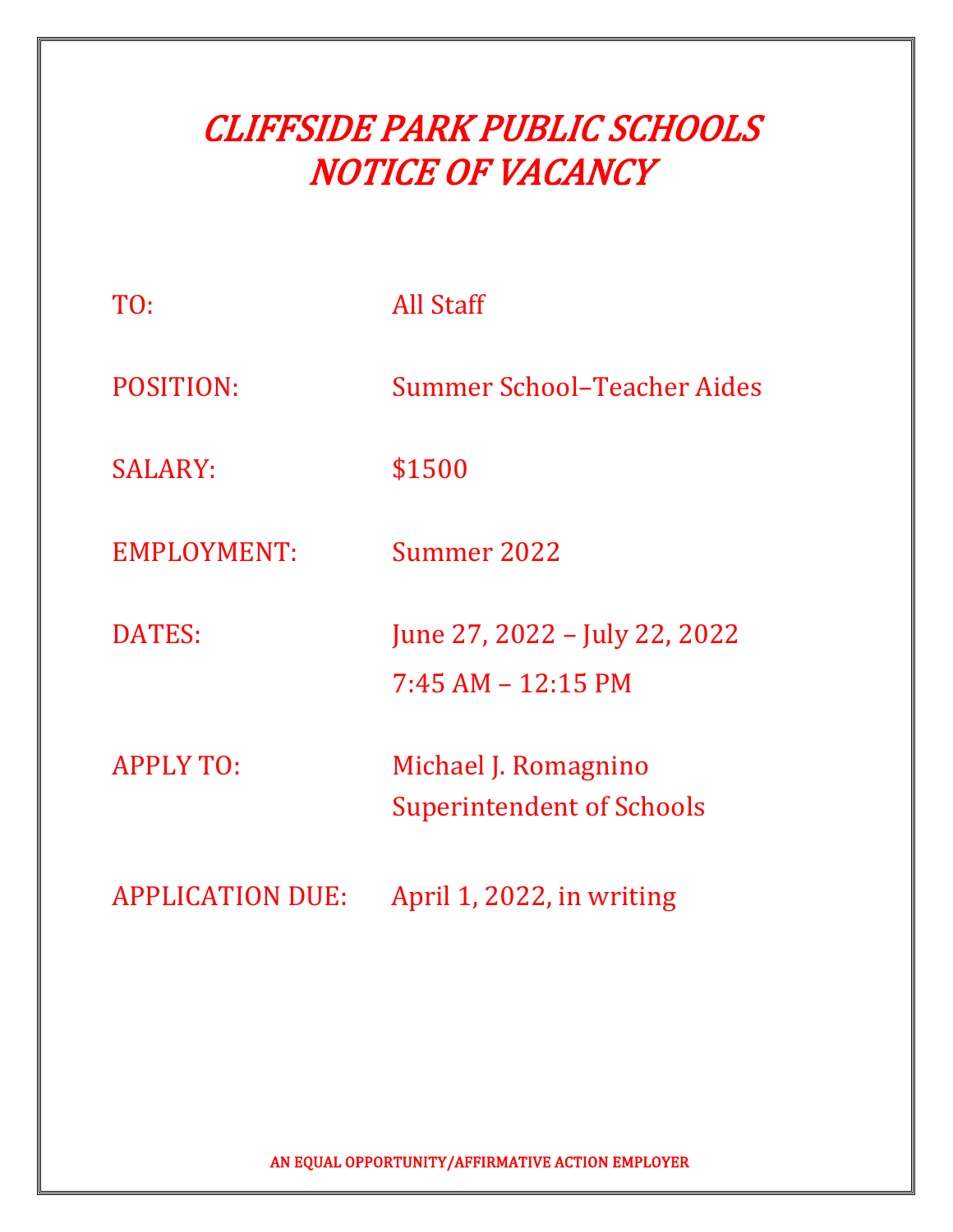| TO:                     | <b>All Teaching Staff</b>                                                                                          |
|-------------------------|--------------------------------------------------------------------------------------------------------------------|
| <b>POSITIONS:</b>       | <b>SUMMER SCHOOL-Middle School</b>                                                                                 |
| <b>AVAILABLE:</b>       | 1) Mathematics<br>2) English<br>3) ESL<br>4) Special Education<br>5) Credit Recovery (Social Studies &<br>Science) |
| <b>SALARY:</b>          | \$3300                                                                                                             |
| <b>QUALIFICATIONS:</b>  | NJ Teaching Certificate in area of<br>application                                                                  |
| <b>EMPLOYMENT:</b>      | Summer 2022                                                                                                        |
| <b>DATES:</b>           | June 27, 2022 – July 22, 2022<br>$7:45 AM - 12:15 PM$                                                              |
| <b>APPLY TO:</b>        | Michael J. Romagnino<br><b>Superintendent of Schools</b>                                                           |
| <b>APPLICATION DUE:</b> | April 1, 2022                                                                                                      |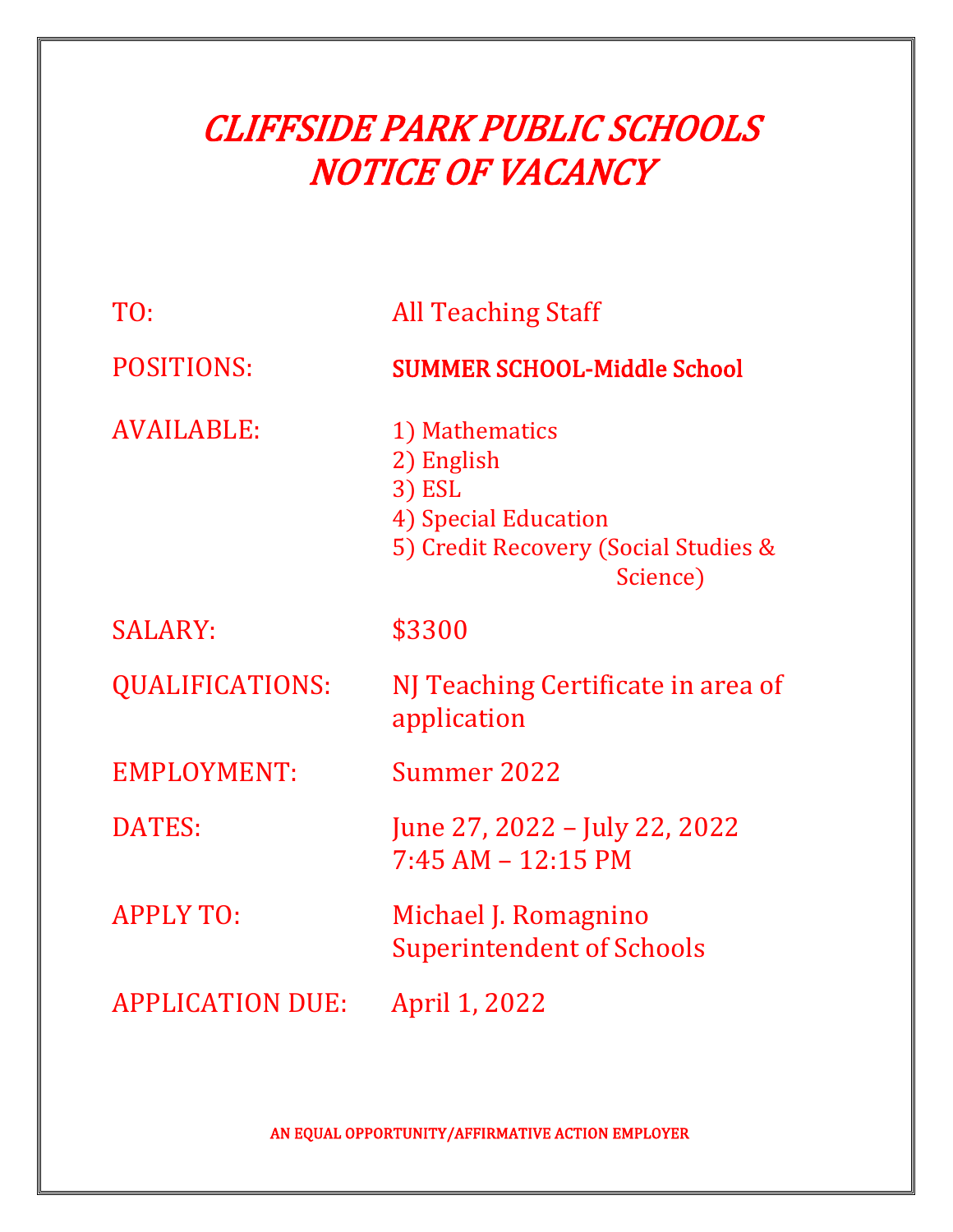| TO:                     | <b>All Staff</b>                                          |
|-------------------------|-----------------------------------------------------------|
| <b>POSITION:</b>        | <b>Bus Aides</b>                                          |
| <b>SALARY:</b>          | $$16.00$ per hour                                         |
| EMPLOYMENT:             | Summer 2022                                               |
| <b>DATES:</b>           | Hours & Dates to be Determined                            |
| <b>APPLY TO:</b>        | Michael J. Romagnino,<br><b>Superintendent of Schools</b> |
| <b>APPLICATION DUE:</b> | April 1, 2022                                             |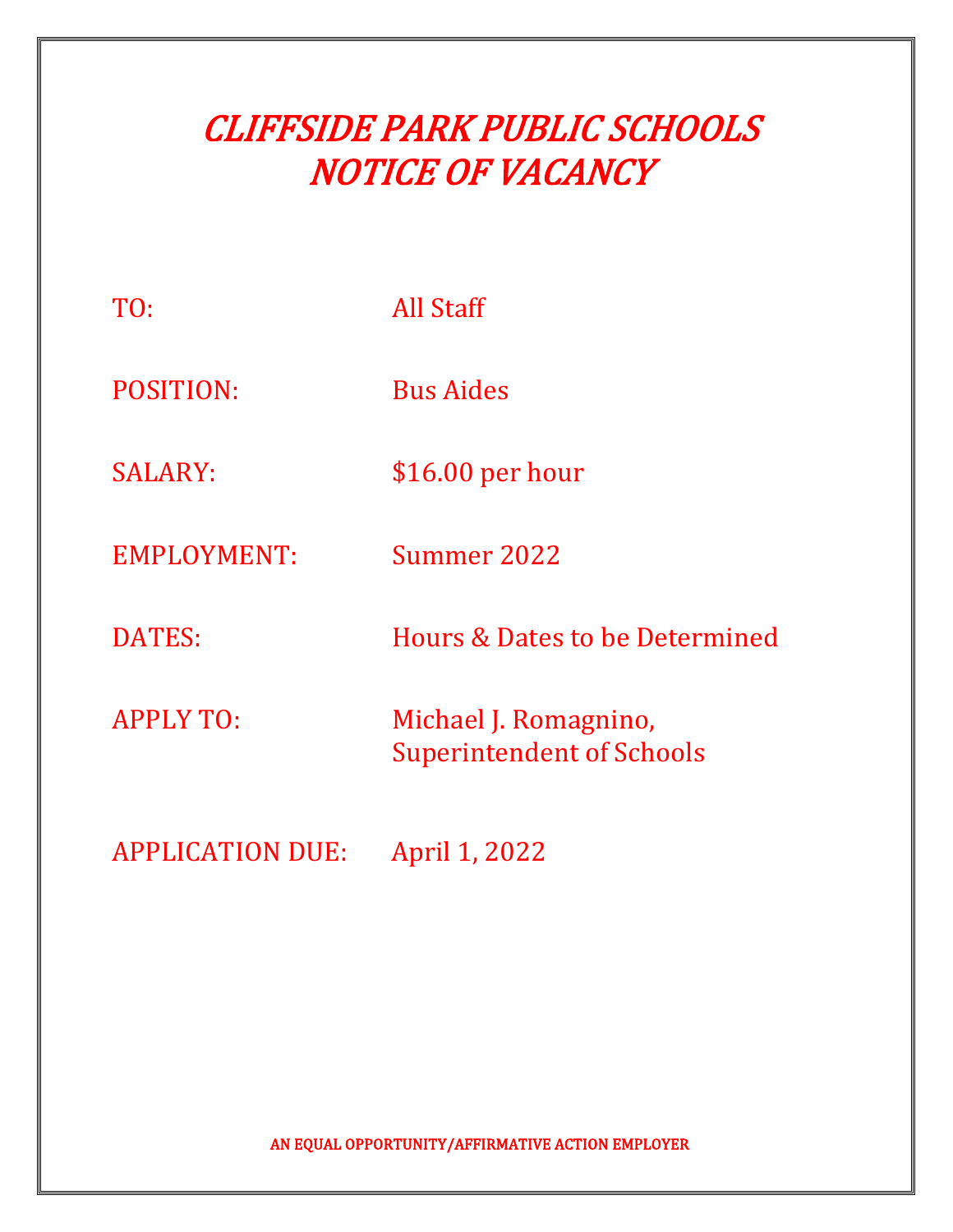| TO:                    | <b>All Teaching Staff</b>                                                                                |
|------------------------|----------------------------------------------------------------------------------------------------------|
| POSITION:              | Summer School - Enrichment                                                                               |
| <b>SALARY:</b>         | \$40 per hour                                                                                            |
| <b>QUALIFICATIONS:</b> | NJ Teaching Certificate                                                                                  |
| EMPLOYMENT:            | Summer 2022                                                                                              |
| DATES:                 | August 1, 2022 – August 5, 2022<br>August 8, 2022 – August 12, 2022<br>August 15, 2022 – August 19, 2022 |

Seeking creative proposals by grade level or topic with detailed descriptions. Must submit proposal with letter of interest.

| <b>APPLY TO:</b>        | Michael J. Romagnino<br><b>Superintendent of Schools</b> |
|-------------------------|----------------------------------------------------------|
| <b>APPLICATION DUE:</b> | April 1, 2022, in writing                                |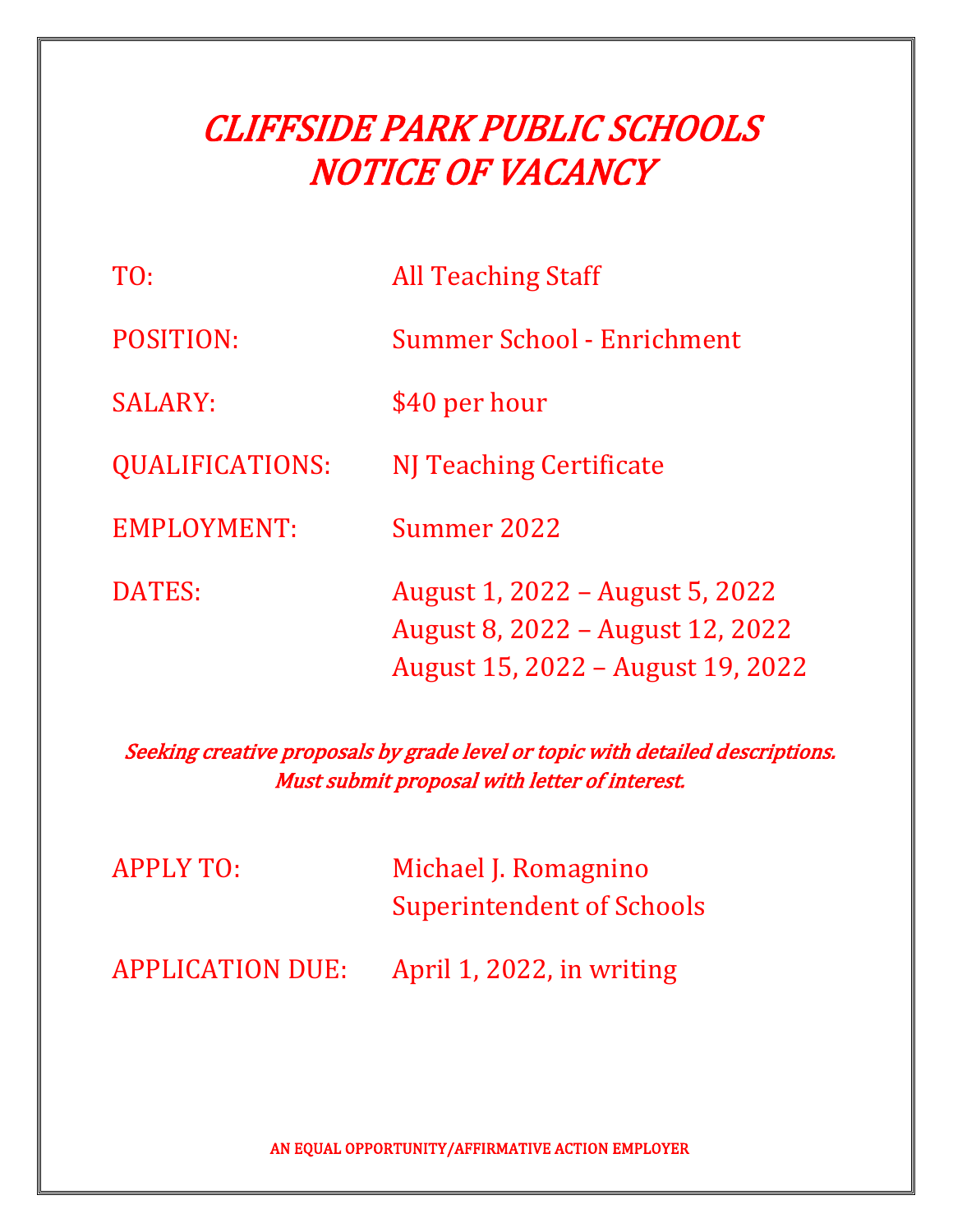### **Cliffside Park Public Schools Cliffside Park, NJ 07010**

### **2022 Summer Enrichment Proposal**

Teacher: \_\_\_\_\_\_\_\_\_\_\_\_\_\_\_\_\_\_\_\_\_\_\_\_\_\_\_\_\_\_\_\_\_\_\_\_\_\_\_\_\_\_\_\_\_\_\_\_\_\_\_\_\_

Proposed course title: \_\_\_\_\_\_\_\_\_\_\_\_\_\_\_\_\_\_\_\_\_\_\_\_\_\_\_\_\_\_\_\_\_\_\_\_\_\_\_\_\_\_\_\_

**Courses will run: Weeks of August 1st , August 8th and August 15th**

#### **Teacher must be willing to promote his or her course. Courses will run depending on enrollment**.

Proposed length of course (Week Preferred, Scheduled Time (Example; 9am-12pm) (No. of days)

Course description (include goals, and how you will assess the program's success.) Include targeted grade levels.

\_\_\_\_\_\_\_\_\_\_\_\_\_\_\_\_\_\_\_\_\_\_\_\_\_\_\_\_\_\_\_\_\_\_\_\_\_\_\_\_\_\_\_\_\_\_\_\_\_\_\_\_\_\_\_\_\_\_\_\_\_\_\_\_\_\_

Summer 2022

\_\_\_\_\_\_\_\_\_\_\_\_\_\_\_\_\_\_\_\_\_\_\_\_\_\_\_\_\_\_\_\_\_\_\_\_\_\_\_\_\_\_\_\_\_\_\_\_\_\_\_\_\_\_\_\_\_\_ \_\_\_\_\_\_\_\_\_\_\_\_\_\_\_\_\_\_\_\_\_\_\_\_\_\_\_\_\_\_\_\_\_\_\_\_\_\_\_\_\_\_\_\_\_\_\_\_\_\_\_\_\_\_\_\_\_\_ \_\_\_\_\_\_\_\_\_\_\_\_\_\_\_\_\_\_\_\_\_\_\_\_\_\_\_\_\_\_\_\_\_\_\_\_\_\_\_\_\_\_\_\_\_\_\_\_\_\_\_\_\_\_\_\_\_\_ \_\_\_\_\_\_\_\_\_\_\_\_\_\_\_\_\_\_\_\_\_\_\_\_\_\_\_\_\_\_\_\_\_\_\_\_\_\_\_\_\_\_\_\_\_\_\_\_\_\_\_\_\_\_\_\_\_\_ \_\_\_\_\_\_\_\_\_\_\_\_\_\_\_\_\_\_\_\_\_\_\_\_\_\_\_\_\_\_\_\_\_\_\_\_\_\_\_\_\_\_\_\_\_\_\_\_\_\_\_\_\_\_\_\_\_\_ \_\_\_\_\_\_\_\_\_\_\_\_\_\_\_\_\_\_\_\_\_\_\_\_\_\_\_\_\_\_\_\_\_\_\_\_\_\_\_\_\_\_\_\_\_\_\_\_\_\_\_\_\_\_\_\_\_\_ \_\_\_\_\_\_\_\_\_\_\_\_\_\_\_\_\_\_\_\_\_\_\_\_\_\_\_\_\_\_\_\_\_\_\_\_\_\_\_\_\_\_\_\_\_\_\_\_\_\_\_\_\_\_\_\_\_\_ \_\_\_\_\_\_\_\_\_\_\_\_\_\_\_\_\_\_\_\_\_\_\_\_\_\_\_\_\_\_\_\_\_\_\_\_\_\_\_\_\_\_\_\_\_\_\_\_\_\_\_\_\_\_\_\_\_\_ \_\_\_\_\_\_\_\_\_\_\_\_\_\_\_\_\_\_\_\_\_\_\_\_\_\_\_\_\_\_\_\_\_\_\_\_\_\_\_\_\_\_\_\_\_\_\_\_\_\_\_\_\_\_\_\_\_\_

### **Please return this form with your letter of interest to: Linda Ludwikowski, School Six Media Center**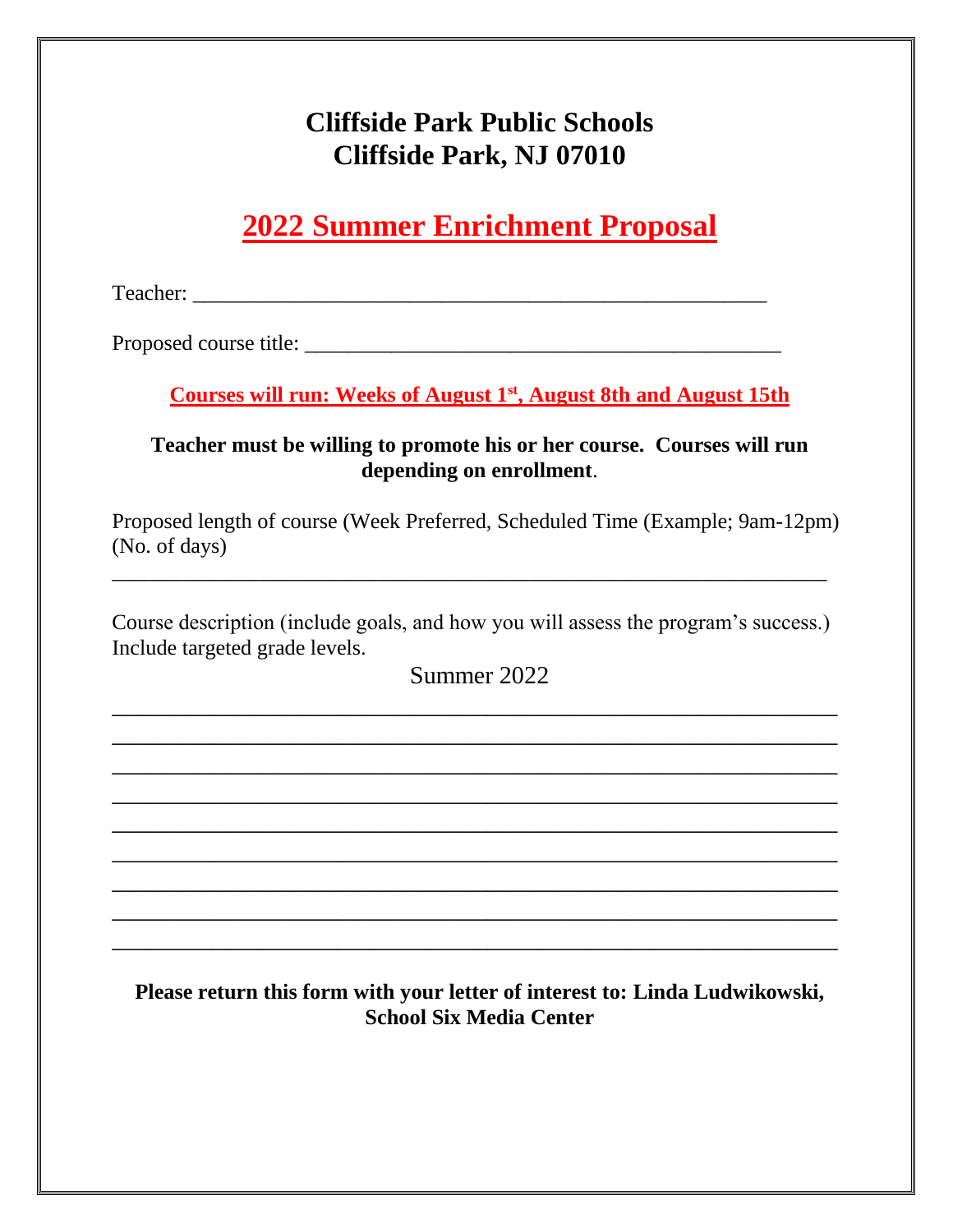| TO:                     |  | <b>All Teaching Staff</b>               |
|-------------------------|--|-----------------------------------------|
| <b>POSITIONS:</b>       |  | <b>SUMMER SCHOOL-High School</b>        |
|                         |  | <b>Credit Recovery-Mathematics</b>      |
|                         |  | <b>Credit Recovery-English</b>          |
|                         |  | Credit Recovery-Science/Social Studies/ |
|                         |  | <b>Financial Literacy</b>               |
|                         |  |                                         |
| <b>SALARY:</b>          |  | \$3300                                  |
|                         |  |                                         |
| <b>QUALIFICATIONS:</b>  |  | <b>NJ Teaching Certificate</b>          |
|                         |  |                                         |
| <b>EMPLOYMENT:</b>      |  | June 27, 2022 thru July 22, 2022        |
|                         |  | $7:45 AM - 12:15 PM$                    |
| <b>APPLY TO:</b>        |  | Michael J. Romagnino                    |
|                         |  | <b>Superintendent of Schools</b>        |
| <b>APPLICATION DUE:</b> |  | April 1, 2022, in writing               |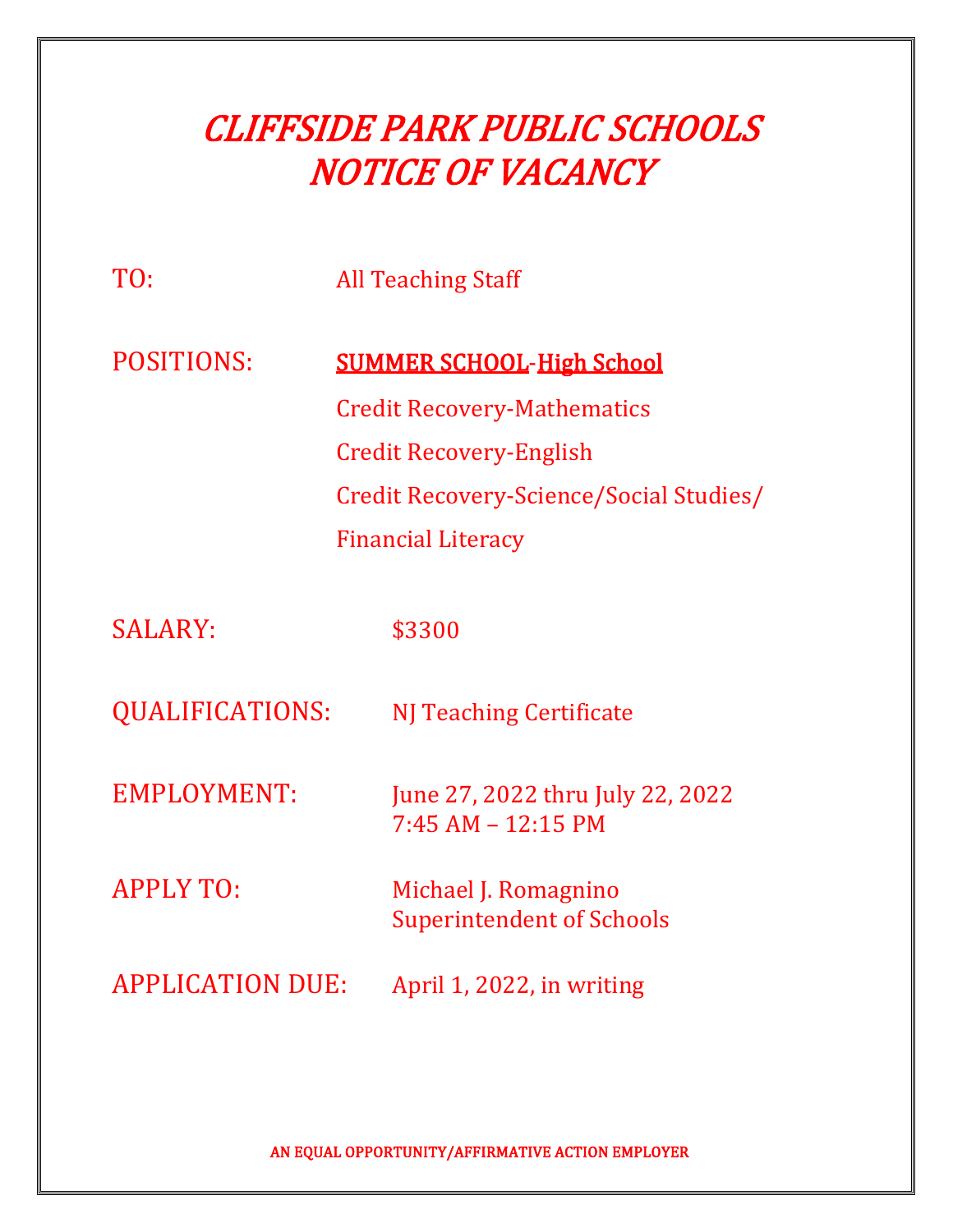| TO:                     | <b>All Teaching Staff</b>                                |
|-------------------------|----------------------------------------------------------|
| <b>POSITION:</b>        | Summer School – Speech                                   |
| <b>SALARY:</b>          | \$40 per hour                                            |
| <b>QUALIFICATIONS:</b>  | NJ Speech Language Specialist<br>Certificate             |
| EMPLOYMENT:             | Summer 2022                                              |
| <b>DATES:</b>           | June 27, 2022 - July 22, 2022                            |
| <b>APPLY TO:</b>        | Michael J. Romagnino<br><b>Superintendent of Schools</b> |
| <b>APPLICATION DUE:</b> | April 1, 2022, in writing                                |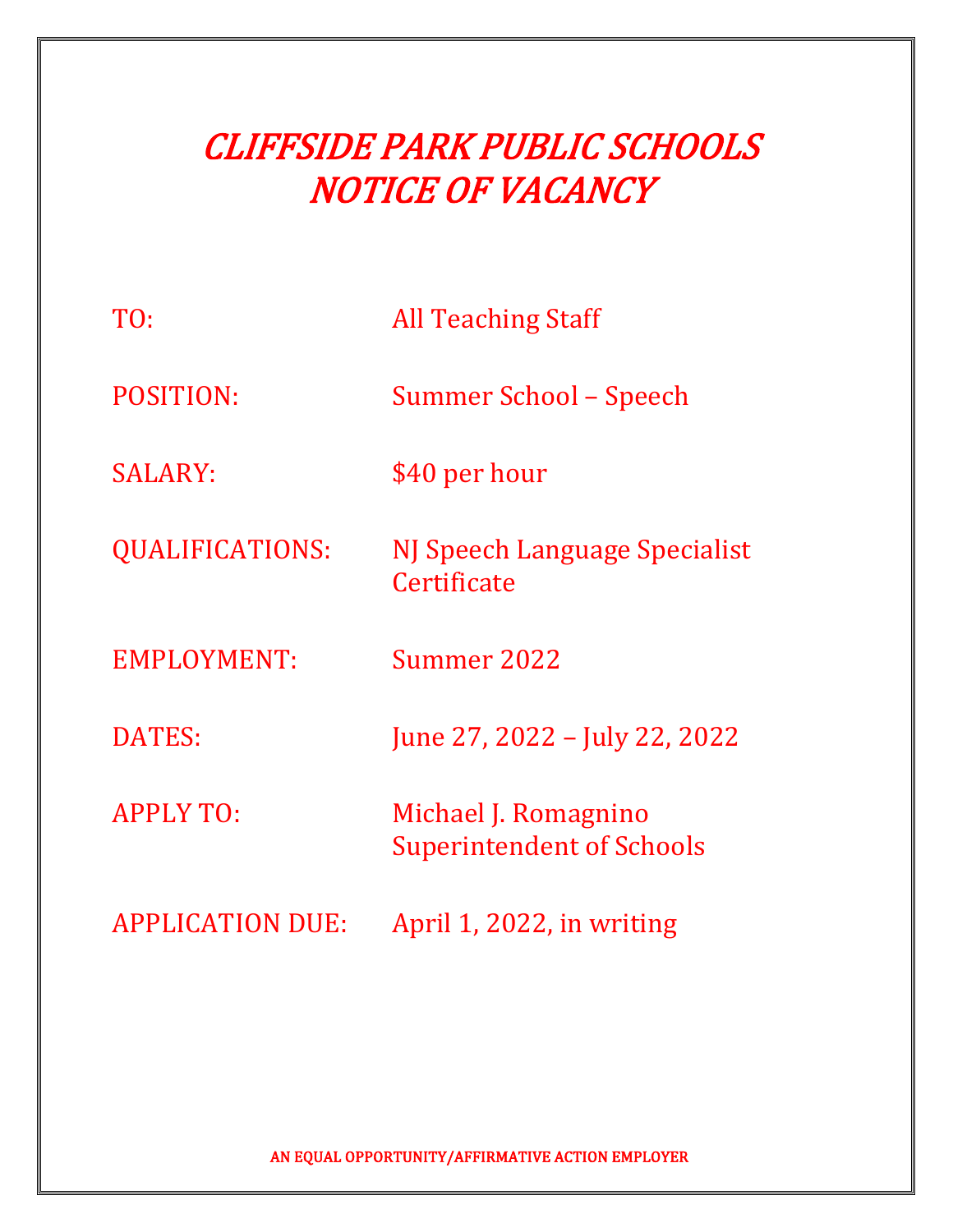| TO:                     | <b>All Staff</b>                                         |
|-------------------------|----------------------------------------------------------|
| <b>POSITION:</b>        | Summer School Health Aide<br>(First-Aid/CPR Certified)   |
| <b>SALARY:</b>          | \$1500                                                   |
| <b>EMPLOYMENT:</b>      | Summer 2022                                              |
| DATES:                  | June 27, 2022 - July 22, 2022                            |
| <b>APPLY TO:</b>        | Michael J. Romagnino<br><b>Superintendent of Schools</b> |
| <b>APPLICATION DUE:</b> | April 1, 2022, in writing                                |